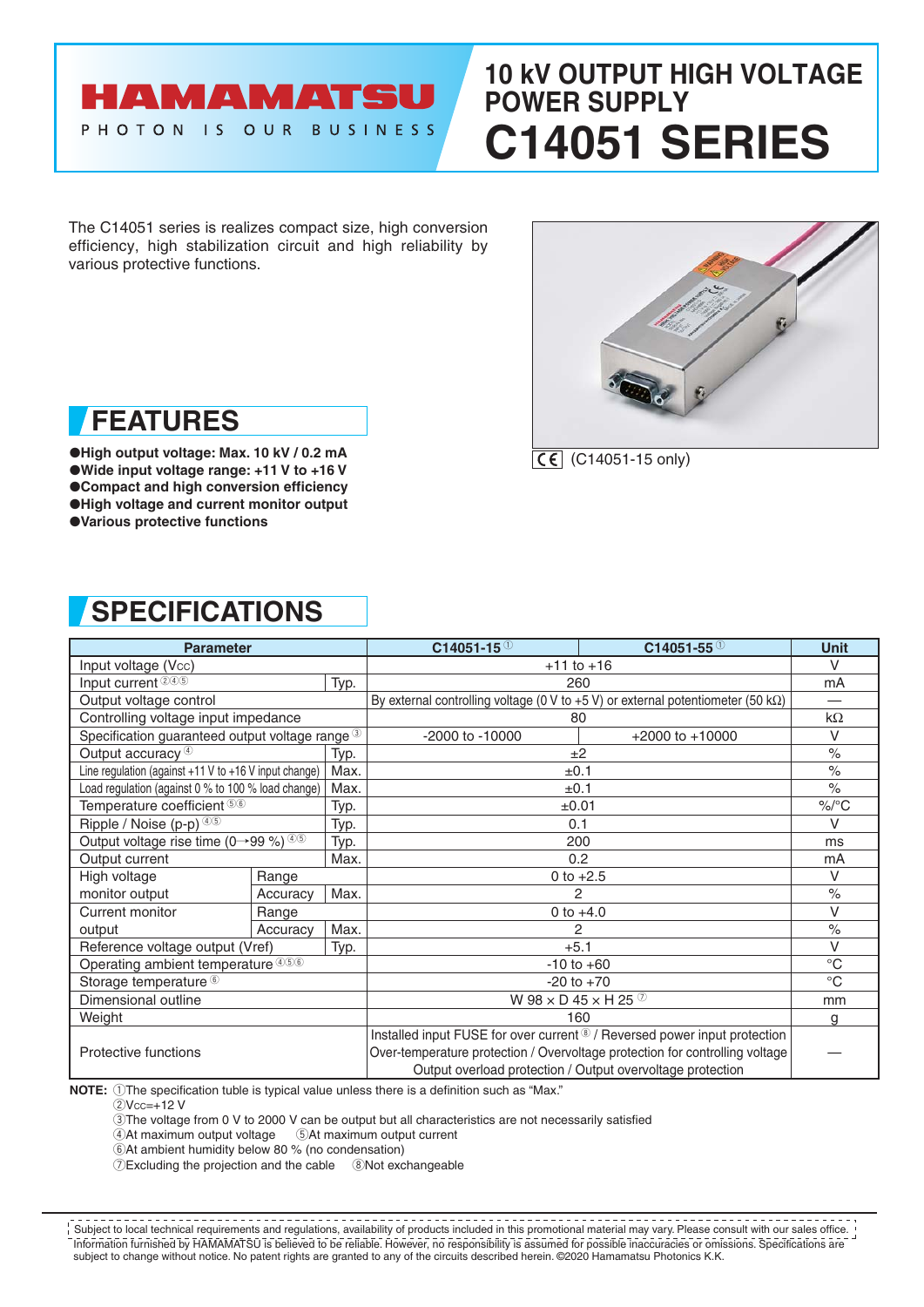Figure 1: Output voltage controlling





PIN ASSIGNMENT  $(1)$ Vcc +11 V to +16 V  $\ddot{2}$ ERROR OUT (0 V or +5 V) **ECURRENT MONITOR OUT**  $QVref +5.1 V$  $5$ V cont 0 V to  $+5$  V **6** Vcc GND  $\overline{Q}$ HV MONITOR OUT **8ON / OFF IN**  $\overline{Q}$ Vcont GND !0HV GND **IDHY OUT** 

\* The instability in the external controlling voltage should be minimized as it directly affects the output voltage quality

\* The housing is internally connected to pin  $<sup>6</sup>$ .</sup>

 $*$  Pin  $6$  and Pin  $9$  and  $10$ are internally connected.

TACCC0183EA

Figure 2: Circuit block diagram

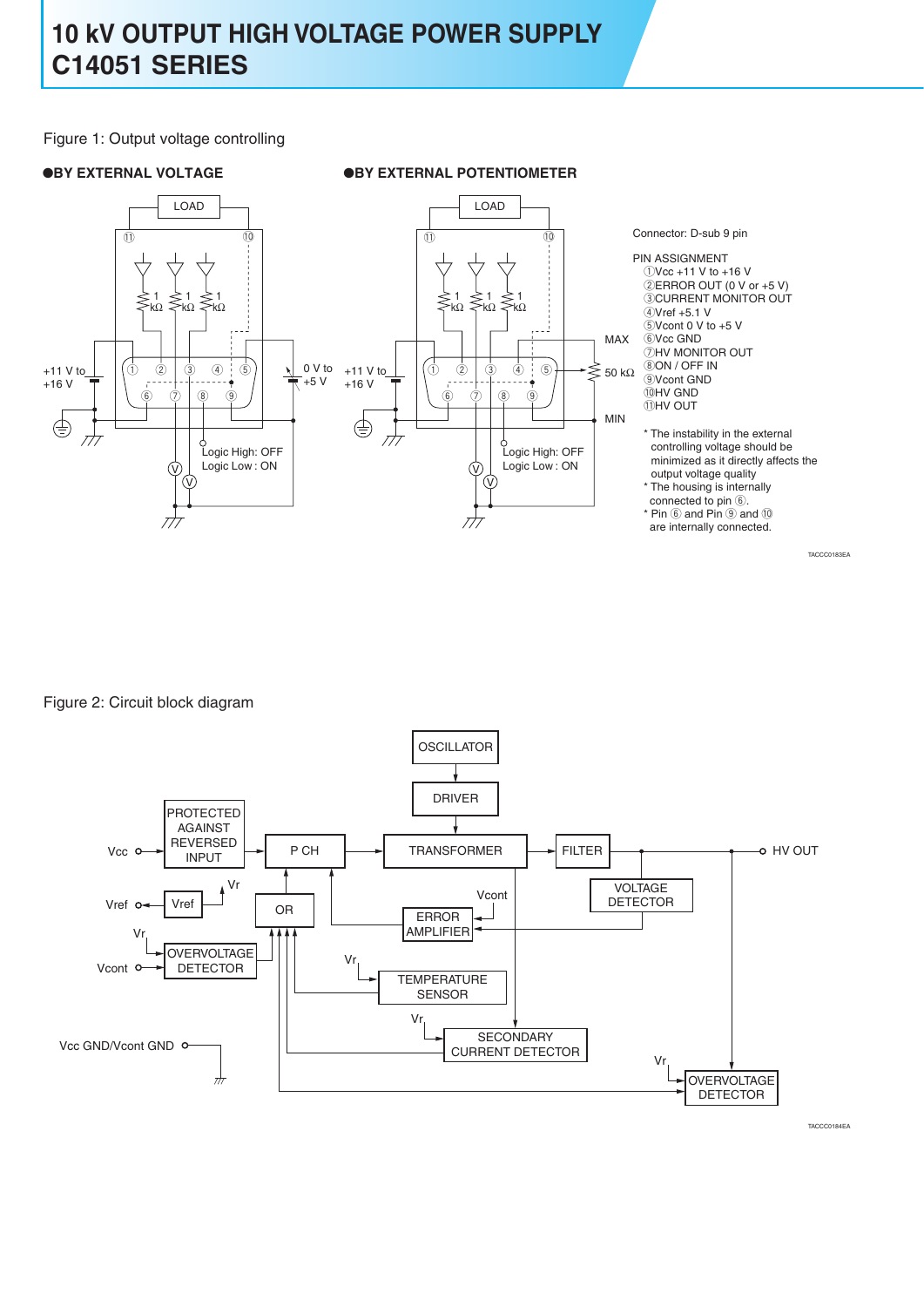

11000 TACCB0170EA TACCB0184EA SAMPLE1 10500 OUTPUT VOLTAGE (V) OUTPUT VOLTAGE (V) 10000 SAMPLE2 9500 9000  $C$ 14051-15 Vcc=+15 V 8500 Vcont=+5 V FULL LOAD (at +60 °C)  $8000\frac{1}{0}$ 1000 0 500 TIME (h)





TIME (2.5 µs/div.)



Figure 7: Monitor voltage vs. output current

Figure 3: Long-term stability Figure 4: Short-term stability







OUTPUT VOLTAGE (V)

\* These figures indicate nominal characteristics.

\* Figure 6, 7 are common to C14051-15 and C14051-55.